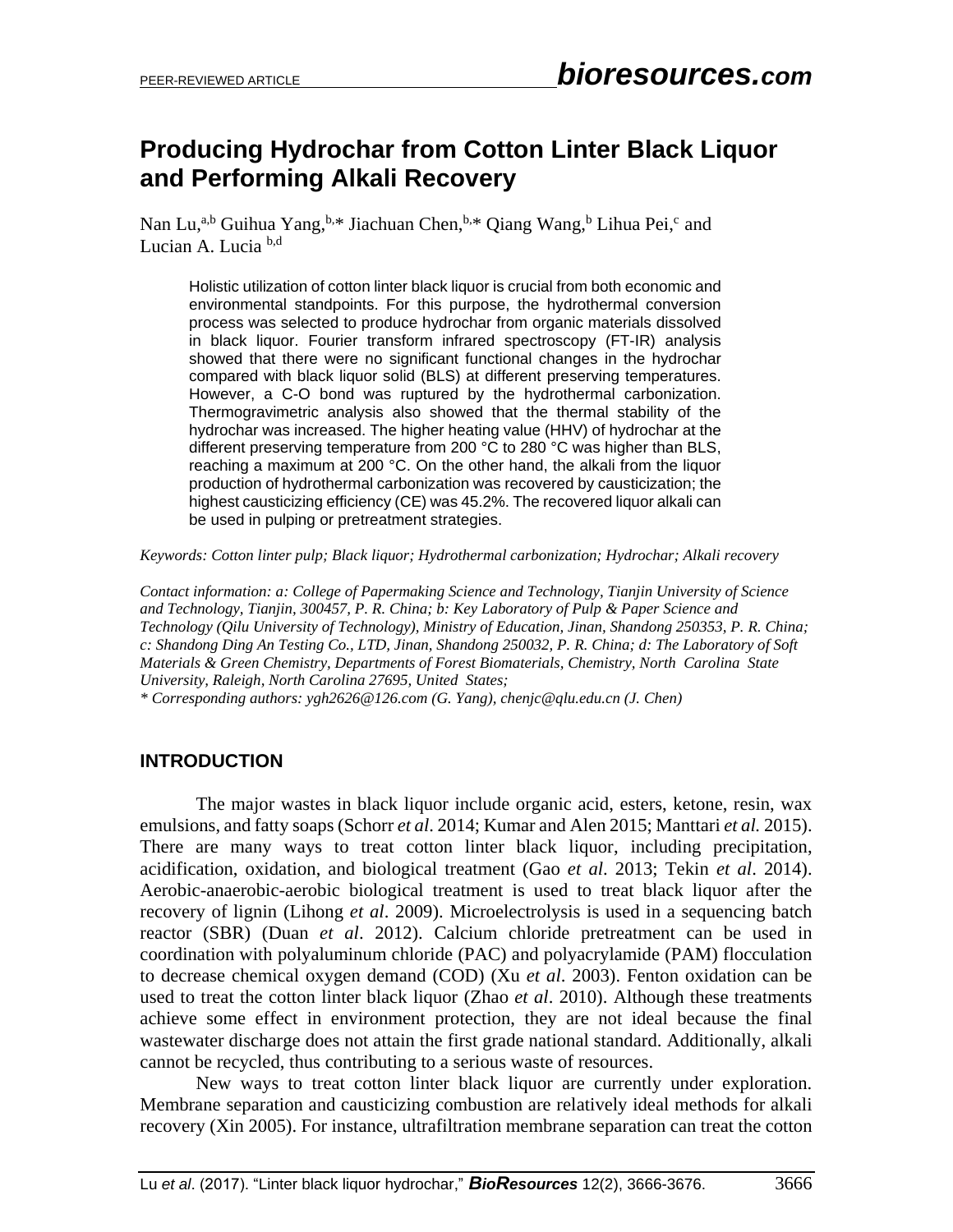linter black liquor *via* pretreatment (flocculation), sedimentation, coarse filtration, and membrane filtration. The COD removal rate is 80%, and the alkali recovery rate is 85% after treatment. If the alkali of cotton linter black liquor is recovered by combustion, a heat source or a change in the combustion process must be added due to its low calorific value and high viscosity, but this is not suitable for industrialized production due to higher costs. Thus, alkali recovery and the efficient utilization of cotton linter black liquor has been problematic (Zhang *et al.* 2011; Wang *et al*. 2013a, b).

Recently, hydrothermal conversion has been emerged as a thermal conversion technology that translates biomass into high value-added products (Calzavara *et al*. 2005; Williams and Onwukili 2006; Naqvi *et al.* 2010). In addition, hydrothermal conversion is a green way of producing carbon because of its mild reaction conditions, simple operation, no need to dry raw material, and use of water as the reaction medium (Sugano *et al*. 2008; Sricharoenchaikul 2009; Rönnlund *et al.* 2011). Thus, hydrothermal conversion is an effective way to treat the black liquor of cotton linter; it avoids pollution from the direct environmental discharge of cotton black liquor and produces high value-added black liquor organics (Ross *et al.* 1991; Funke and Ziegler 2010). Hydrothermal carbonization reaction to treat the soda pulping black liquor of cotton linter can also be used to obtain high calorific value hydrochar.

In this study, the soda pulping black liquor of cotton linter was used as raw material to produce hydrochar. The properties of the hydrochar achieved at different temperatures were analyzed, and the feasibility of alkali recovery of the hydrothermal carbonization liquor was examined.

# **EXPERIMENTAL**

### **Materials**

Cotton linter black liquor was obtained from Shandong Henglian paper industry group (Weifang, China). It had the following characteristics: pH, 13.4; COD<sub>Cr</sub>,  $1.32 \times 10^4$ mg·L<sup>-1</sup>; biochemical oxygen demand of 5 days (BOD<sub>5</sub>),  $3.91 \times 10^3$  mg·L<sup>-1</sup>; higher heating value ( HHV), 11.4 MJ/kg; lignin content, 4.0 g.L<sup>-1</sup>; polysaccharide content, 9.41 g.L<sup>-1</sup>; and total alkali content,  $32.6$  g.L<sup>-1</sup>.

### **Methods**

### *Hydrothermal carbonization experiments*

A laboratory scale 250 mL Parr stirred pressure reactor (Parr, USA), equipped with a temperature controller and indicator module of pressure and stirrer rate, was used for hydrothermal carbonization. Initially, 50 mL cotton linter black liquor was put into the reactor. The reactor was heated to the different temperature of 200  $^{\circ}$ C, 220  $^{\circ}$ C, 240  $^{\circ}$ C, 260  $\rm{^{\circ}C}$ , and 280  $\rm{^{\circ}C}$  and maintained for 8 h at pressure conditions of 1.4 MPa CO<sub>2</sub>. Once the reaction was completed, the reactor was quickly cooled down to room temperature. The hydrochar was recovered by filtration with G3 filter (sand core funnel) and oven-dried at 105 °C for 24 h.

### *Fourier transfer infrared spectroscopy (FT-IR) analyses*

For KBr pelleting, approximately 1 mg of sample and 300 mg of KBr were mixed in an agate mortar. After porphyrization, a small amount of the sample was placed into the sample groove to form a homogeneous structure and highly transparent flake. The analyses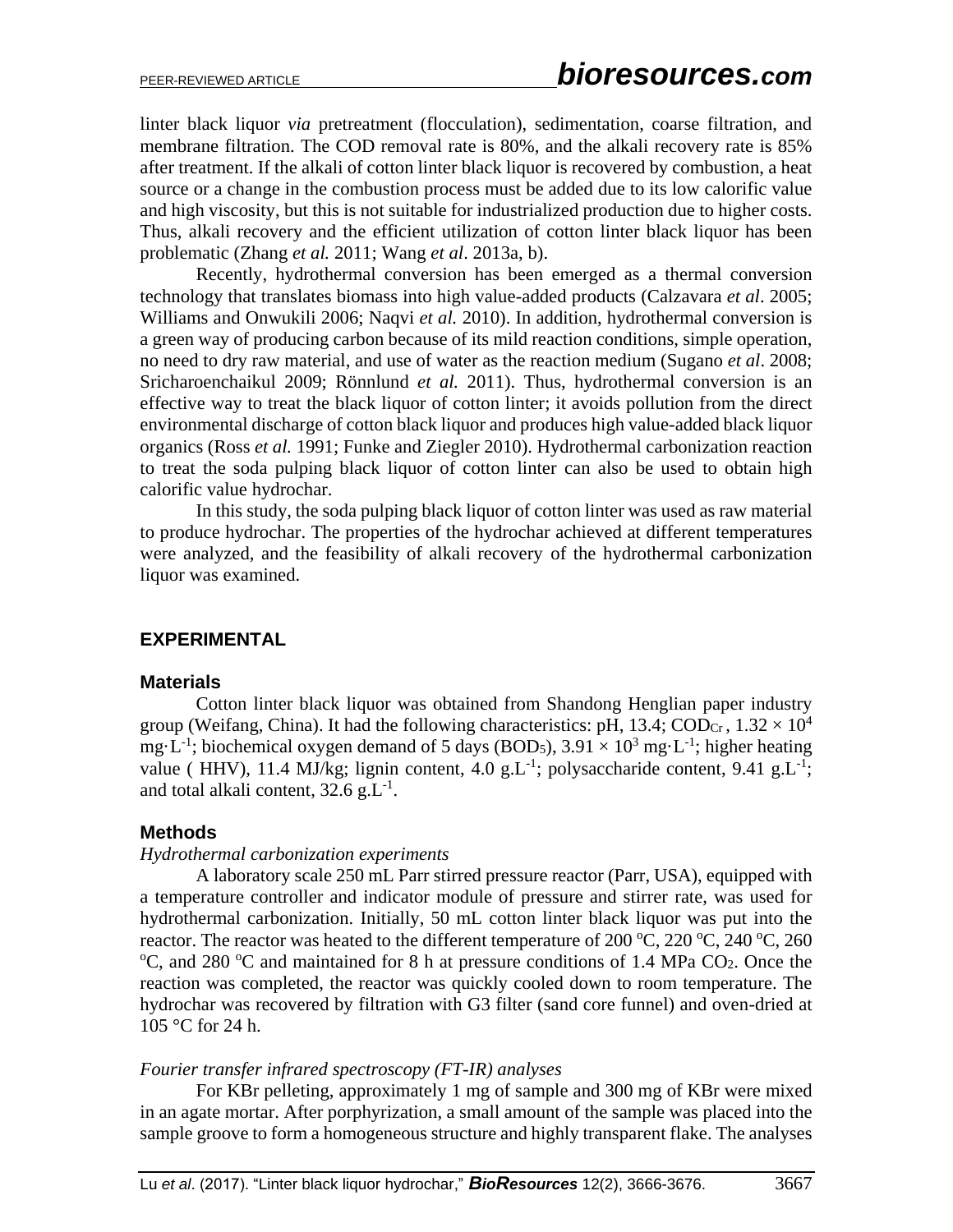were performed on an IRPrestige-21 FT-IR spectrophotometer (Shimadzu, Kyoto, Japan), the scan range was  $4000$  to  $600 \text{ cm}^{-1}$ .

### *Gas Chromatography-Mass Spectrometry (GC-MS) analyses*

An Agilent 7890B-5977A system equipped with a HP-5MS capillary column (30  $m \times 0.25$  mm, 0.25 µm film thickness) GC-MS (Palo Alto, CA, USA) was used. The experimental conditions were as follows: split ratio, 10:1; column temperature, 50 °C for 2 min, increase to 160 °C at a rate of 10 °C/min for 2 min, increase to 260 °C at a rate of 20 °C/min, hold for 2 min.

### *Thermogravimetric analyses (TGA)*

Thermal analyses were performed on a TGA Q50 (TA, New Castle, DE, USA). Approximately 5 mg of sample was placed in a sample pan, and the temperature was increased from ambient temperature to 600 °C. The heating rate was set at 20 °C/min under nitrogen with a flow rate of 60 mL/min (Zhang *et al*. 2015).

### *Elemental analysis*

Elemental analysis of samples for carbon (C), hydrogen (H), oxygen (O), nitrogen (N) and sulfur(S) were carried out on a Vario EL III Elementar (Elementar Analysen Syetem GmbH , Germany).

# *Higher heating value (HHV)*

The HHV was calculated from the Channiwala and Parikh formula (2002) (Eq. 1), which is generally accepted for its broad fuel applicability and high accuracy, *i*.*e*., an average absolute error of 1.45% and bias error of 0.00%.

$$
HHV = 0.3491C + 1.1783H + 0.1005S - 0.1034O - 0.0151N - 0.021A
$$
 (1)

where *C*, *H*, *S*, *O*, *N*, and *A* represent carbon, hydrogen, sulfur, oxygen, nitrogen, and ash content in wt.%, respectively.

# *Alkaline pulping*

Cotton linter was used as the raw material in this research. Alkaline pulping was carried out in the 15 L electric heating boiler (Tongda, Xianyang, China).

# *Analytical methods*

COD and BOD were measured by the dichromate closed reflux colorimetric method and dilution method, respectively (Clescerl *et al.* 1999). Lignin content was measured according to TAPPI T222 om-88 (1988).

# **RESULTS AND DISCUSSION**

# **FT-IR**

FT-IR was used for a qualitative analysis of black liquor solids (BLS) and the hydrochar (Fig. 1). There were no significant functional changes in the hydrochar relative to BLS. The peak at  $1124 \text{ cm}^{-1}$  disappeared, which indicated that C-O bonds (glucosidic, methoxyl, or ether) were broken (Kang *et al*. 2012), causing the oxygen content of hydrochar to decrease. The peaks in the range  $2800$  to  $3000 \text{ cm}^{-1}$  were enhanced, which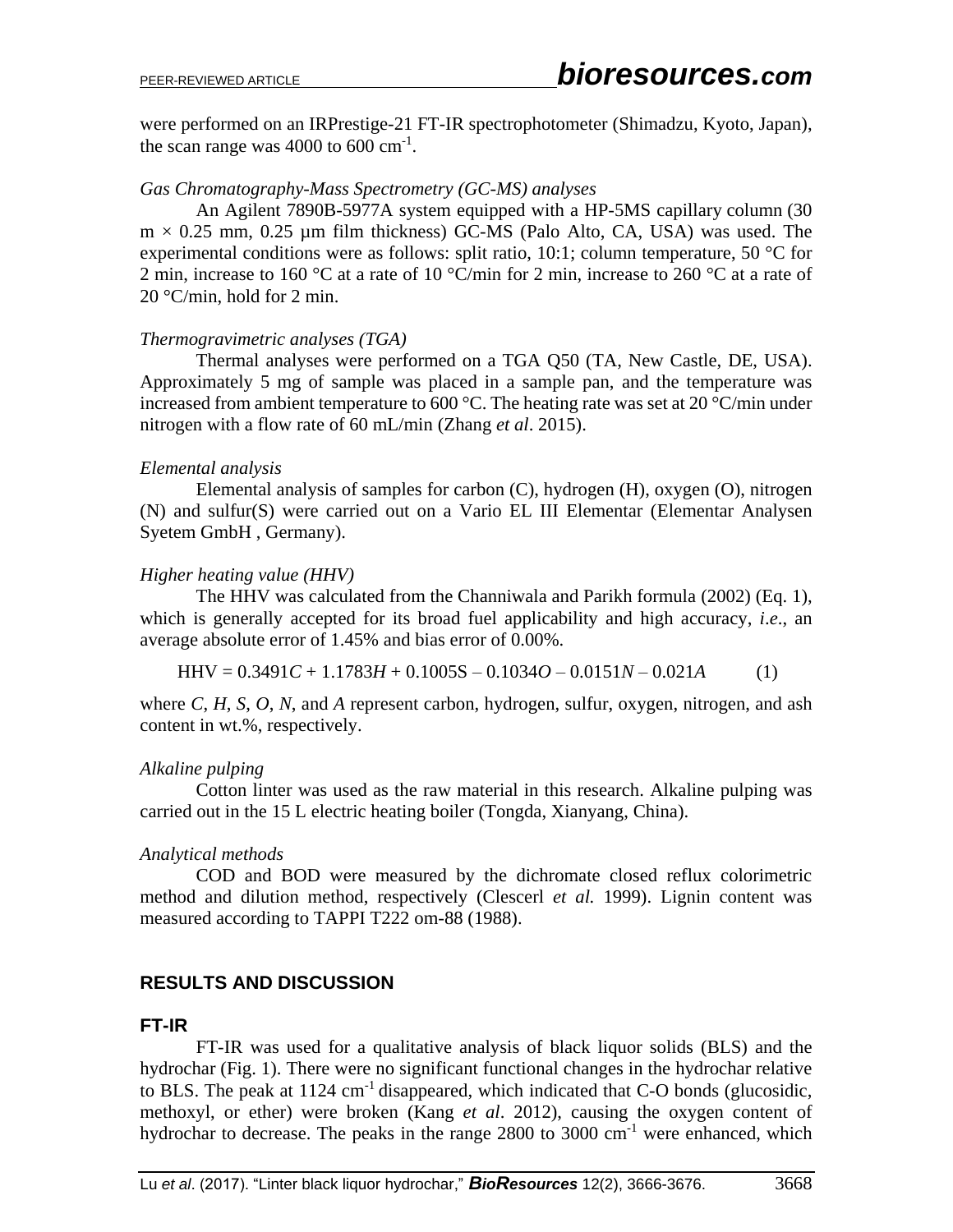resulted from saturated alkyl bonds and organic unsaturated bonds increasing. The benzene peak at 1510 to 1600 cm<sup>-1</sup>, and its C-H vibration peak appeared over 700 to 900 cm<sup>-1</sup>, were weakened in comparison with BLS. When the temperature was between 200 and 260 °C, the FT-IR of hydrochar was relatively stable, but when it reached 280 °C, hydroxyl peaks increased, showing that the hydrothermal carbonization reaction of the black liquor had changed.



Fig. 1. FT-IR spectra for the BLS and hydrochar at different temperatures (8 h, 1.4 MPa CO<sub>2</sub>)

### **TGA**

Although the BLS and the hydrochar lost mass during heating within the range 250 to 500 °C (Fig. 2), the weightlessness peaks of hydrochar shifted to the right compared with the BLS. This result demonstrated that the thermal stability of the hydrochar increased, and its stability was better at higher preserving temperatures of hydrothermal carbonization. On the other hand, the onset and endset temperature was calculated by extrapolating on the basis of the intersection of two tangents to the TG curves (Tran *et al.* 2017). The onset and endset temperature for BLS was 75  $\degree$ C and 475  $\degree$ C, respectively, which was 160 °C and 525 °C for hydrochars from 220 °C, 240 °C, 260 °C, and 280 °C. The thermal stability of the hydrochar was related to the production of its volatile components, carbon content, and the ash content. Lower levels of volatile components and higher ash and carbon contents were correlated with improved thermal stability.

**Table 1.** The Elemental Analysis of Hydrothermal Carbonization Liquor at Different Temperatures (8 h, 1.4 MPa CO<sub>2</sub>)

| Sample                                   | C(%)  | H(% ) | O(%)  | N(%  | S(% ) | Ash content<br>$(\% )$ |
|------------------------------------------|-------|-------|-------|------|-------|------------------------|
| Hydrothermal carbonization liquor 200 °C | 51.01 | 6.76  | 28.13 | 1.41 | 0.53  | 12.20                  |
| Hydrothermal carbonization liquor 220 °C | 49.01 | 6.56  | 22.93 | 1.38 | 3.34  | 16.81                  |
| Hydrothermal carbonization liquor 240 °C | 48.76 | 6.01  | 22.37 | 1.37 | 3.98  | 17.50                  |
| Hydrothermal carbonization liquor 260 °C | 45.15 | 5.68  | 23.27 | 1.14 | 3.95  | 20.80                  |
| Hydrothermal carbonization liquor 280 °C | 43.59 | 5.26  | 19.30 | 1.04 | 5.72  | 25.10                  |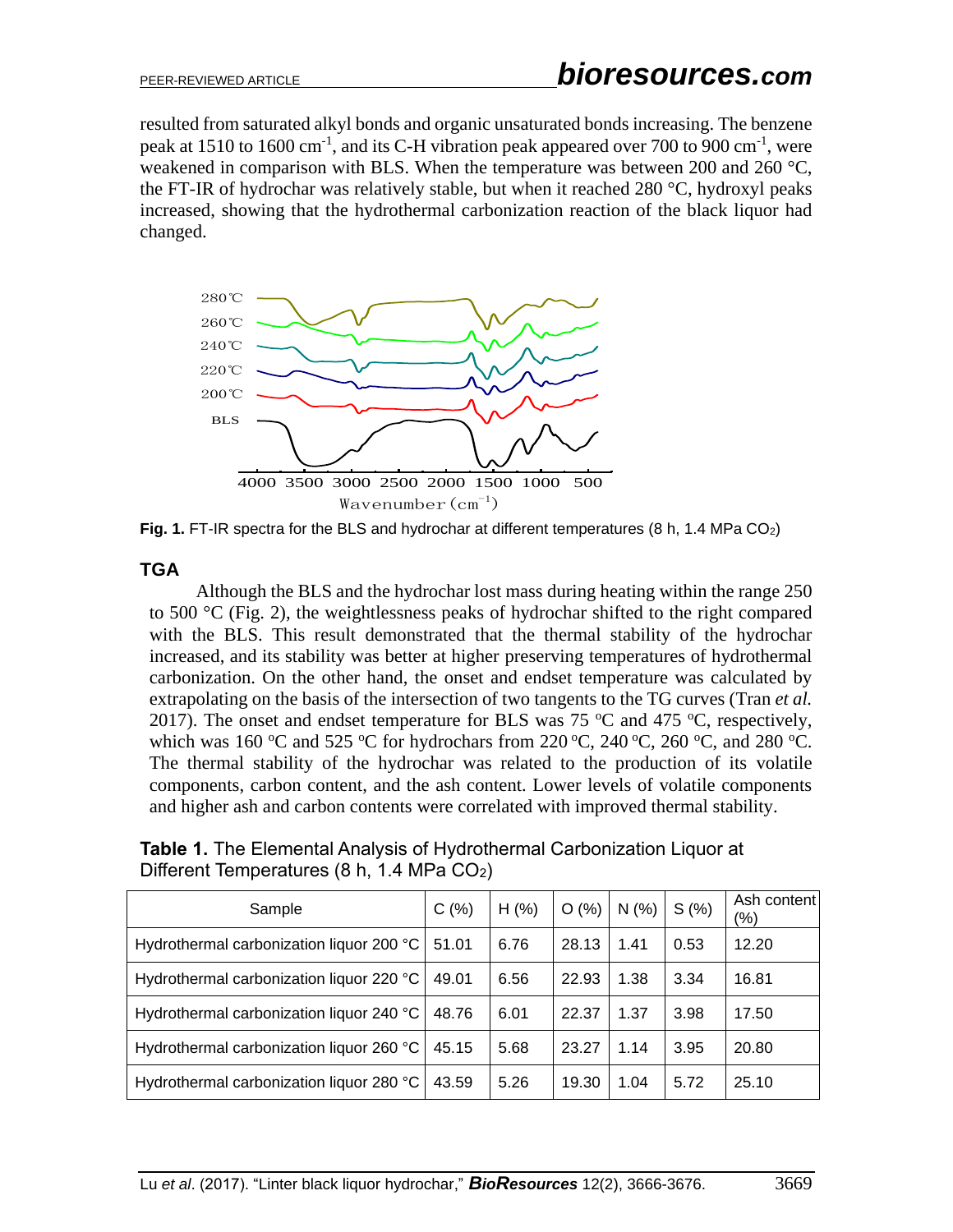

**Fig. 2.** (a) TG and (b) differential thermogravimetry (DTG) curves for the BLS and hydrochar at different temperatures (8 h, 1.4MPa CO<sub>2</sub>)





### **HHV Analysis**

Table 1 and Fig. 3 show that the HHV of the hydrochar was higher than that of the BLS. Also, the hydrochar HHV slightly decreased with increasing holding temperature. The maximum hydrochar HHV occurred at 200 °C.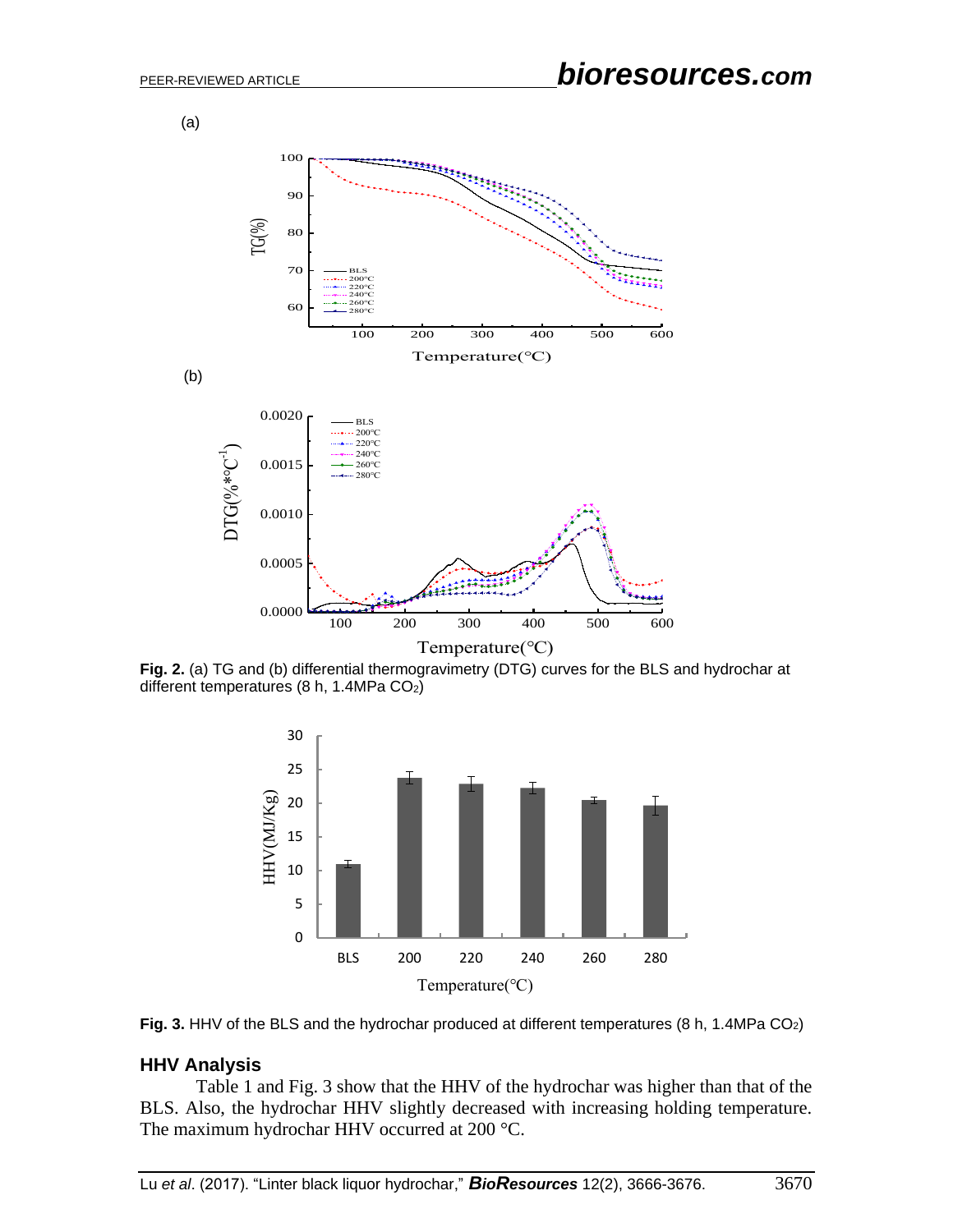### **Feasibility of Alkali Recovery**

*The determination of alkali content in the hydrothermal carbonization liquor*

The total alkali content of cotton linter black liquor and the hydrothermal carbonization liquor produced at different temperatures are shown in Table 2. The total alkali was  $96.8 \text{ g} \cdot L^{-1}$ , and the range of the total alkali content of the hydrothermal carbonization liquor produced was 77.9 to 93.1  $g \cdot L^{-1}$ .

Although  $CO<sub>2</sub>$  could be used to acidify the BL, the metal ions were mainly dissolved in the liquor. The  $Na<sup>+</sup>$  in alkali lignin dissolved in black liquor to produce NaHCO<sub>3</sub>. In hydrothermal carbonization, lignin and other organic materials generated hydrochar through decarboxylation, dehydrogenation, and polymerization. Upon heating NaHCO<sub>3</sub>, it decomposed to Na<sub>2</sub>CO<sub>3</sub>. The total alkali content decreased, which showed that a part of the alkali was in the hydrochar. After the reaction, the effective alkali content in the hydrothermal carbonization liquor was no longer detectable.

**Table 2.** Determination of pH, Effective Alkali, and Total Alkali in Black and Hydrothermal Carbonization Liquor at Different Temperatures (8 h, 1.4 MPa CO<sub>2</sub>)

| Sample                                   | рH    | Effective<br>Alkali $(g \cdot L^{-1})$ | Total Alkali (base<br>NaOH) $(g \cdot L^{-1})$ |
|------------------------------------------|-------|----------------------------------------|------------------------------------------------|
| hydrothermal carbonization liquor 200 °C | 8.92  |                                        | $88.97 \pm 0.05$                               |
| hydrothermal carbonization liquor 220 °C | 8.72  |                                        | $93.07 \pm 0.07$                               |
| hydrothermal carbonization liquor 240 °C | 8.41  |                                        | $91.87 \pm 0.09$                               |
| hydrothermal carbonization liquor 260 °C | 8.68  |                                        | 77.90 ± 0.03                                   |
| hydrothermal carbonization liquor 280 °C | 8.67  |                                        | $90.20 \pm 0.05$                               |
| cotton pulp black liquor                 | 13.40 | $7.54 \pm 0.04$                        | $96.76 \pm 0.07$                               |

*pH of the hydrothermal carbonization liquor at different temperatures*

The pH of the hydrothermal carbonization liquor was 8 to 9, which was lower than the black liquor (13.4). This was because a low molecular weight acid was generated in the reaction. This reaction, in addition to the CO<sub>2</sub> acidification, lowered the pH. The GC-MS results at 200 °C are shown in Figs. 4 and 5. Tables 3and 4 show that butyric acid, benzene acetic acid, and other low molecular weight acids were produced. The low molecular weight acids promoted hydrolysis of the Na<sub>2</sub>CO<sub>3</sub>. The pH of the sodium carbonate solution was 10, while that of the sodium bicarbonate solution was 8.2. The pH of the hydrothermal carbonization liquor was 8 to 9 because the buffer pair of  $Na<sub>2</sub>CO<sub>3</sub>$  and NaHCO<sub>3</sub> were present. CaO can react with Na<sub>2</sub>CO<sub>3</sub> and NaHCO<sub>3</sub> to produce NaOH, which is a valuable approach toward valorizing hydrothermal carbonization liquor for alkali recovery.



**Fig. 4.** GC-MS TIC of ethyl acetate extraction from cotton pulp black liquor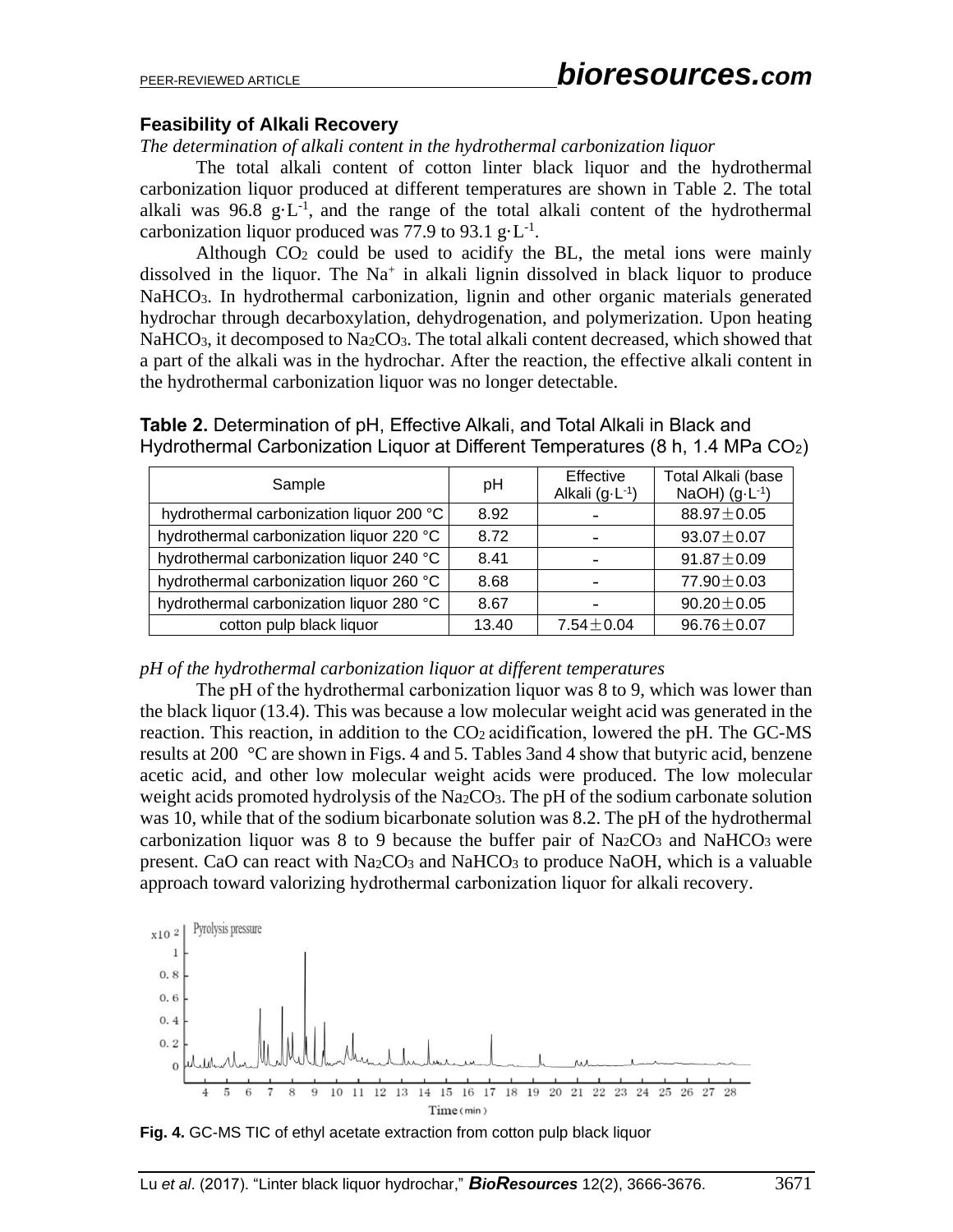|                | Standing |                                               | Relative Percentage of   |
|----------------|----------|-----------------------------------------------|--------------------------|
| Sample         | Time     | Compound                                      | Organics in Black Liquor |
|                | (min)    |                                               | (%)                      |
| 1              | 4.01     | methylbenzene                                 |                          |
|                |          |                                               | $1.7 \pm 0.1$            |
| $\overline{2}$ | 7.55     | 3-hydroxy-2-methyl-2-adipinketone             | $15.4 \pm 0.3$           |
| 3              | 8.02     | 2, 4-dimethyl-1, 3-cyclopentanone             | $11.8 \pm 0.2$           |
| 4              | 8.58     | 2-metoxyphenol                                | 24.7 $\pm$ 0.4           |
| 5              | 9.04     | 3-ethyl-2-hydroxy-2-cyclopentene-1-<br>ketone | $9.3 \pm 0.2$            |
| 6              | 12.44    | 2, 6-metoxyphenol                             | $3.2 \pm 0.1$            |
| 7              | 13.11    | 3-methoxyl-4-p-hydroxybenzaldehyde            | $5.8 \pm 0.2$            |
| 8              | 14.31    | 3-methyl-4-methoxyl-5-acetophenone            | $7.4 \pm 0.3$            |
| 9              | 14.63    | 2, 6-dyhydroxy-4tertiary butyl phenol         | $2.0 \pm 0.1$            |
| 10             | 17.11    | 3-hydroxy-4-methoxyl-5-hypnone                | $9.0 \pm 0.3$            |
| 11             | 19.33    | $n$ -cetylic acid                             | $3.8 \pm 0.2$            |
| 12             | 21.02    | 6-octadecenoic acid                           | $2.4 + 0.1$              |

| Table 3. GC-MS Analyses for the Cotton Pulp Black Liquor |  |  |
|----------------------------------------------------------|--|--|
|----------------------------------------------------------|--|--|



**Fig. 5.** GC-MS TIC of ethyl acetate extraction of hydrothermal carbonization liquor at 200 °C

| Sample | Standing<br>Time<br>(min) | Compound                                               | Relative Amount of Organics in<br><b>Hydrothermal Carbonization</b><br>Liquor at 200 $°C$ (%) |
|--------|---------------------------|--------------------------------------------------------|-----------------------------------------------------------------------------------------------|
| 1      | 4.399                     | butyric acid                                           | $3.2 \pm 0.1$                                                                                 |
| 2      | 7.774                     | 2,3-dimethyl cyclopentene-1-<br>ketone                 | $2.2 \pm 0.1$                                                                                 |
| 3      | 8.586                     | 2- metoxyphenol                                        | $5.0 \pm 0.4$                                                                                 |
| 4      | 9.641                     | 1,4-butanedioic dihydroxy oxime<br>acid methyl benzene | $3.3 \pm 0.1$                                                                                 |
| 5      | 10.921                    | 1-phenylacetic acid                                    | $9.2 \pm 0.3$                                                                                 |
| 6      | 13.341                    | 1-phenylacrylic acid                                   | $0.07 \pm 0.01$                                                                               |
| 7      | 14.228                    | 1,4-dimethoxy-2,3methyl benzol                         | $3.5 \pm 0.1$                                                                                 |
| 8      | 19.322                    | $n$ - cetylic acid                                     | $3.9 \pm 0.2$                                                                                 |

**Table 4.** GC-MS Analysis of Hydrothermal Carbonization Liquor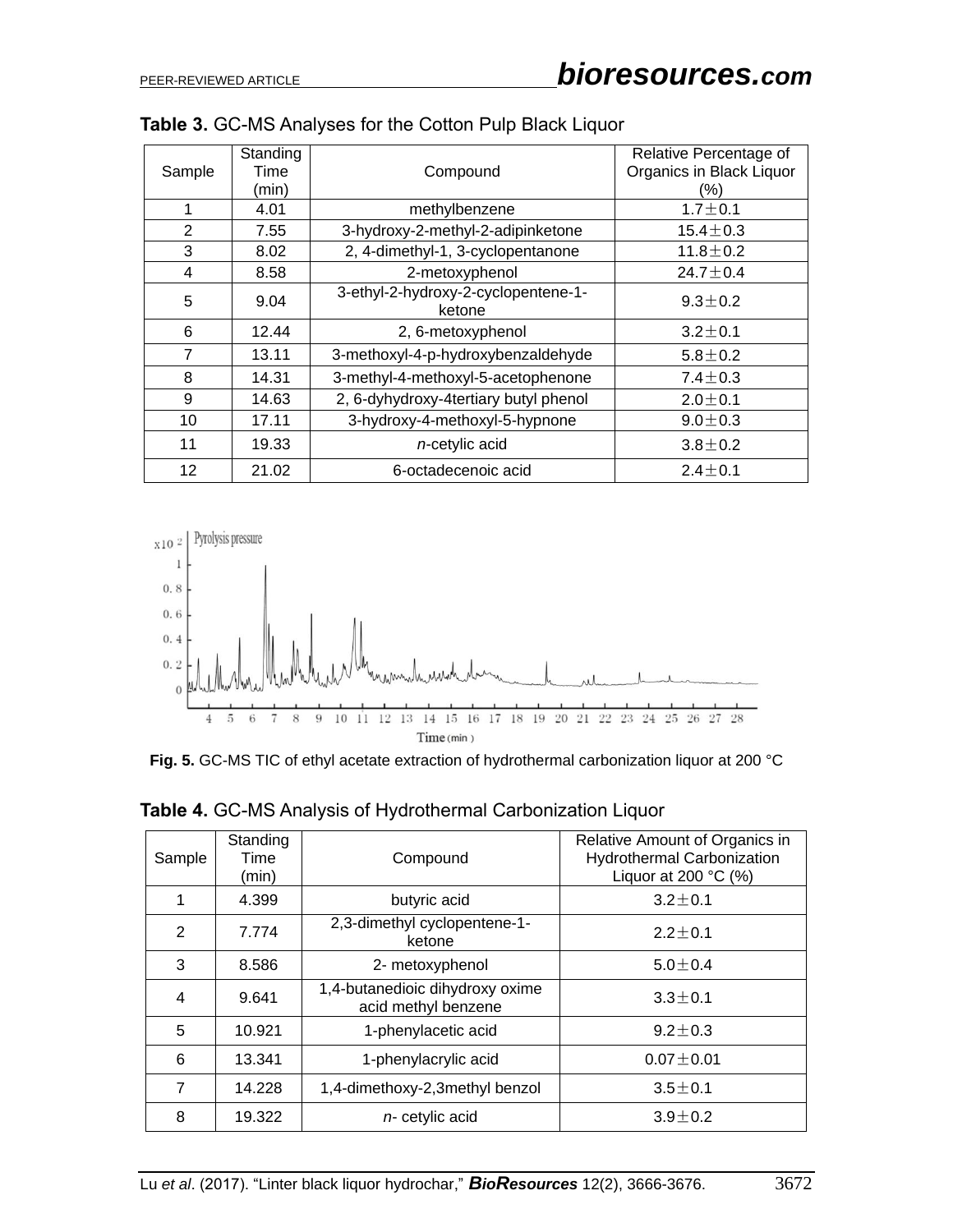### *Influence of the hydrothermal carbonization reaction upon chromaticity of the cotton linter black liquor*

The chromaticity of liquor of the hydrothermal carbonization was examined by dilution multiple analysis (Table 5). The chromaticity decreased with temperature, but the change was slow. The color of the liquor was still very deep. Thus, the influence of the reaction with respect to chromophoric groups could be ignored at different temperatures.

The color of black liquor was partly due to coniferyl alcohol and methyl ethers from lignin. The GC-MS results in Table 5 suggest that the color of black liquor may have been impacted by methyl ether. The black liquor had significant levels of 2-methoxyphenol, 3 methoxyl-4-hydroxy, benzaldehyde, and 3-methyl-4-methoxyl-5-hypnone, whereas the hydrothermal carbonization liquor contained noticeable levels of 2-methoxylphenol, 1,4 butanedioic dihydroxy oxime acid methylbenzene, and 1,4-methoxyl-2,3-methyl benzene.

**Table 5.** The Chromaticity of Cotton Linter Pulp Black Liquor and Hydrothermal Carbonization Liquor at Different Temperatures (8 h, 1.4 MPa CO<sub>2</sub>)

| Sample                                   | Chromaticity/times  |
|------------------------------------------|---------------------|
| hydrothermal carbonization liquor 200 °C | $3.2 \times 10^{4}$ |
| hydrothermal carbonization liquor 220 °C | $3.2 \times 10^{4}$ |
| hydrothermal carbonization liquor 240 °C | $1.6 \times 10^{4}$ |
| hydrothermal carbonization liquor 260 °C | $1.6 \times 10^{4}$ |
| hydrothermal carbonization liquor 280 °C | $8 \times 10^3$     |
| Cotton pulp black liquor                 | $6.4 \times 10^{4}$ |

### *Causticization in the black liquor*

Before causticization, the hydrothermal carbonization liquor was filtered, and CaO was added. The chemical reaction is as follows:

 $CO_2 + H_2O \rightarrow H_2CO_3$ Na – lignin + H<sub>2</sub>CO<sub>3</sub> → H – lignin ↓ +NaHCO<sub>3</sub>  $2N$ aHCO<sub>3</sub>  $\triangleq$  Na<sub>2</sub>CO<sub>3</sub> + H<sub>2</sub>O + CO<sub>2</sub>  $\uparrow$  $NAHCO<sub>3</sub> + CaO \rightarrow NaOH + CaCO<sub>3</sub>$  $Na<sub>2</sub>CO<sub>3</sub> + CaO + H<sub>2</sub>O \rightarrow 2NaOH + Ca<sub>2</sub>CO<sub>3</sub> \downarrow$ 

The content of the effective alkali and the alkali recovery efficiency are shown in Table 6.

|                     | Table 6. Alkali Recovery of the Hydrothermal Carbonization Liquor at Different |  |  |
|---------------------|--------------------------------------------------------------------------------|--|--|
| <b>Temperatures</b> |                                                                                |  |  |

| Sample                                   | Effective Alkali Content<br>$(g \cdot L^{-1})$ | Alkali Recovery<br>(%) |
|------------------------------------------|------------------------------------------------|------------------------|
| Hydrothermal carbonization liquor 200 °C | $35.52 \pm 0.05$                               | $40.0 \pm 0.6$         |
| Hydrothermal carbonization liquor 220 °C | $42.07 \pm 0.10$                               | $45.2 + 0.4$           |
| Hydrothermal carbonization liquor 240 °C | $39.78 \pm 0.09$                               | $43.3 \pm 0.3$         |
| Hydrothermal carbonization liquor 260 °C | 28.16 $\pm$ 0.05                               | $36.2 \pm 0.3$         |
| Hydrothermal carbonization liquor 280 °C | $36.91 \pm 0.13$                               | $41.1 + 0.2$           |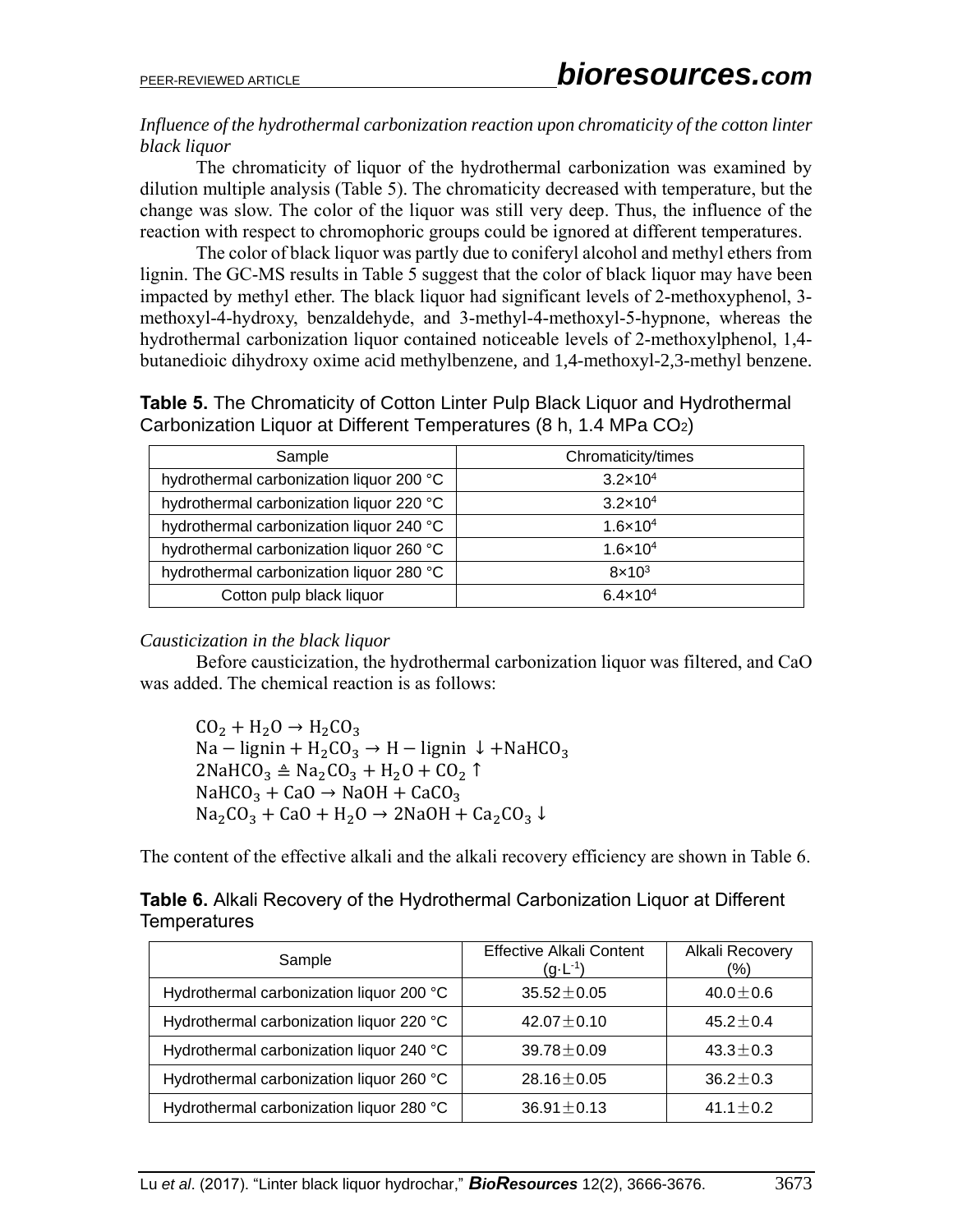Causticization of the hydrothermal carbonization liquor was found to be a useful way to recycle the alkali. The recovery rates were 36.2% to 45.2%. The recovery rate was directly proportional to the total alkali content when the total alkali content was less than 93.7%.

# *Pulping performance using the recovered alkali*

The pulping conditions are shown in Table 7. The blank group represented pulping with standard alkali, and the experimental group had alkali recovered liquor and distilled water with a volume ratio of 1:1.

The amount of sodium hydroxide in the experimental group was equal to the amount of sodium hydroxide in the blank group minus the amount of sodium hydroxide in the recyclable alkaline solution.

| Cotton<br>Linter $(g)$ | Alkali<br>Charge<br>$(\% )$ | Solid:<br>Liauor<br>Ratio | Temperature<br><b>Rise Time</b><br>(min) | Holding<br>Time<br>(min) | Maximum<br>Temperature<br>(°C) | $W^*$<br>(%) |
|------------------------|-----------------------------|---------------------------|------------------------------------------|--------------------------|--------------------------------|--------------|
| 20                     | 15.                         | 1:4                       | 80                                       | 150                      | 165                            | -            |
| 20                     | 15                          | 1:4                       | 80                                       | 150                      | 165                            | $50 \pm 0.6$ |

# **Table 7.** Pulping Conditions for the Cotton Linters

 $*$   $W$  = the volume of the recovery alkali/the volume of the cooking liquor

The pulping results showed that the two groups produced acceptable pulp. This suggested that the hydrothermal carbonization liquor could be applied in pulping. Moreover, the pulping water was reduced by approximately 50%, whereas pulping alkali saved 41.6% of the total.

# **CONCLUSIONS**

- 1. The hydrothermal conversion of cotton linter black liquor to produce hydrochar was investigated in this study. FT-IR demonstrated that there were no drastic changes in function groups in the hydrochar compared with the solid content of cotton pulp black liquor, except that the peak of the C-O bond disappeared. When the preserving temperature was 280 °C, the peak of the hydrochar increased, indicating that the hydrothermal carbonization reaction had changed. TGA showed that the thermal stability of the hydrochars produced by different temperatures was improved in comparison with BLS.
- 2. The alkali recovery was performed on hydrothermal carbonization liquor. The total alkali in black liquor was  $96.8 \text{ g} \cdot \text{L}^{-1}$ , whereas the range of the total alkali content from the hydrothermal carbonization liquor at different temperatures ranged from 77.9 to 93.1  $g \cdot L^{-1}$ . The pH of liquor was reduced, while the influence of the reaction on chromaticity of the cotton linter black liquor was negligible over the range 220 to 280 °C. The causticization of hydrothermal carbonization liquor was found to be a promising method to recycle alkali in the liquor. The highest alkali savings rate was 41.6%, which could be reused for pulping.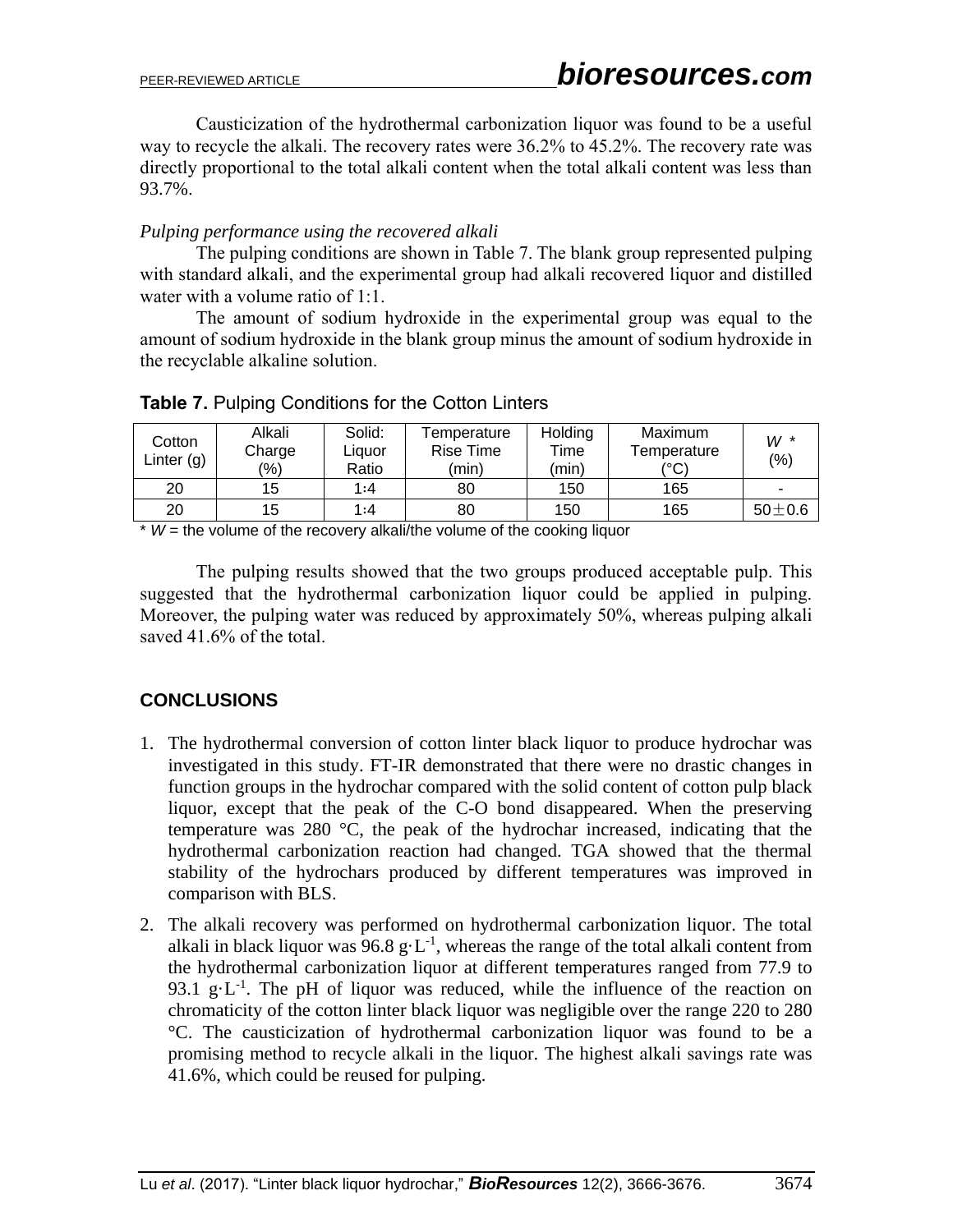# **ACKNOWLEDGEMENTS**

This work was supported by the National Science Foundation of China (Grant Nos. 31470602, 31670595), and the Taishan Scholars Program of Shandong Province.

# **REFERENCES CITED**

- Calzavara, Y., Joussot-Dubien, C., Boissonnet, G., and Sarrade, S. (2005). "Evaluation of biomass gasification in supercritical water process for hydrogen production," *Energy Conversion and Management* 46(4), 615-631. DOI: 10.1016/j.enconman.2004.04.003
- Channiwala, S., and Parikh, P. (2002). "A unified correlation for estimating HHV of solid, liquid and gaseous fuels," *Fuel* 81(8), 1051-1063. DOI: 10.1016/S0016- 2361(01)00131-4
- Clescerl, L. S., Greenberg, A. E., Eaton, A. D. (1999). *Standard Methods for Examination of Water and Wastewater* (20<sup>th</sup> Edition), Washington, DC: American Public Health Association.
- Duan, T., Xing, M., Li, M., Liu, Z. Z., Liu, W., and Yang, J. (2012). "Treatment of cotton pulp black liquor using micro-electrolysis in sequencing batch reactor," *Key Engineering Materials* 500, 180-186. DOI: 10.4028/www.scientific.net/KEM.500.180
- Funke, A., and Ziegler, F. (2010). "Hydrothermal carbonization of biomass: A summary and discussion of chemical mechanisms for process engineering," *Biofuels Bioproducts & Biorefining* 4, 160-177. DOI: 10.1002/bbb.198
- Gao, Y., Yue, Q., Gao, B., Sun, Y., and Wang, W. (2013). "Preparation of high surface area-activated carbon from lignin of papermaking black liquor by KOH activation for Ni(II) adsorption," *Chemical Engineering Journal* 217, 345-353.
- Kang, S., Li, X., Fang, J., and Chang, J. (2012). "Characterization of hydrochars produced by hydrothermal carbonization of lignin, cellulose, D-xylose, and wood meal," *Industrial & Engineering Chemistry Research* 51(26), 9023-9031. DOI: 10.1021/ie300565d
- Kumar, H., and Alen, R. (2015). "Recovery of aliphatic low-molecular-mass carboxylic acids from hardwood kraft black liquor," *Separation and Purification Technology* 142, 293-298. DOI: org/10.1016/j.seppur.2014.12.038
- Lihong, M. Furong, L., and Jinli, W. (2009). "Biological treatment of high pH and highconcentration black liquor of cotton pulp by an immediate aerobic-anaerobic-aerobic process," *Water Science & Technology* 60(12), 3275-3284. DOI: 10.2166/wst.2009.737
- Manttari, M., Lahti, J., Hatakka, H., Louhi-Kultanen, M., Kallioinen, M. (2015). "Separation phenomena in UF and NF in the recovery of organic acids from kraft black liquor," *Journal of Membrane Science* 490, 84-91. DOI: org/10.1016/j.memsci.2015.04.048
- Naqvi, M., Yan, J., and Fröling, M. (2010). "Bio-refinery system of DME or CH4 production from black liquor gasification in pulp mills," *Bioresource Technology* 101(3), 937-944. DOI: 10.1016/j.biortech.2009.08.086
- Rönnlund, I., Myréen, L., Lundqvist, K., Ahlbeck, J., and Westerlund, T. (2011). "Waste to energy by industrially integrated supercritical water gasification - Effects of alkali salts in residual by-products from the pulp and paper industry," *Energy* 36(4), 2151-